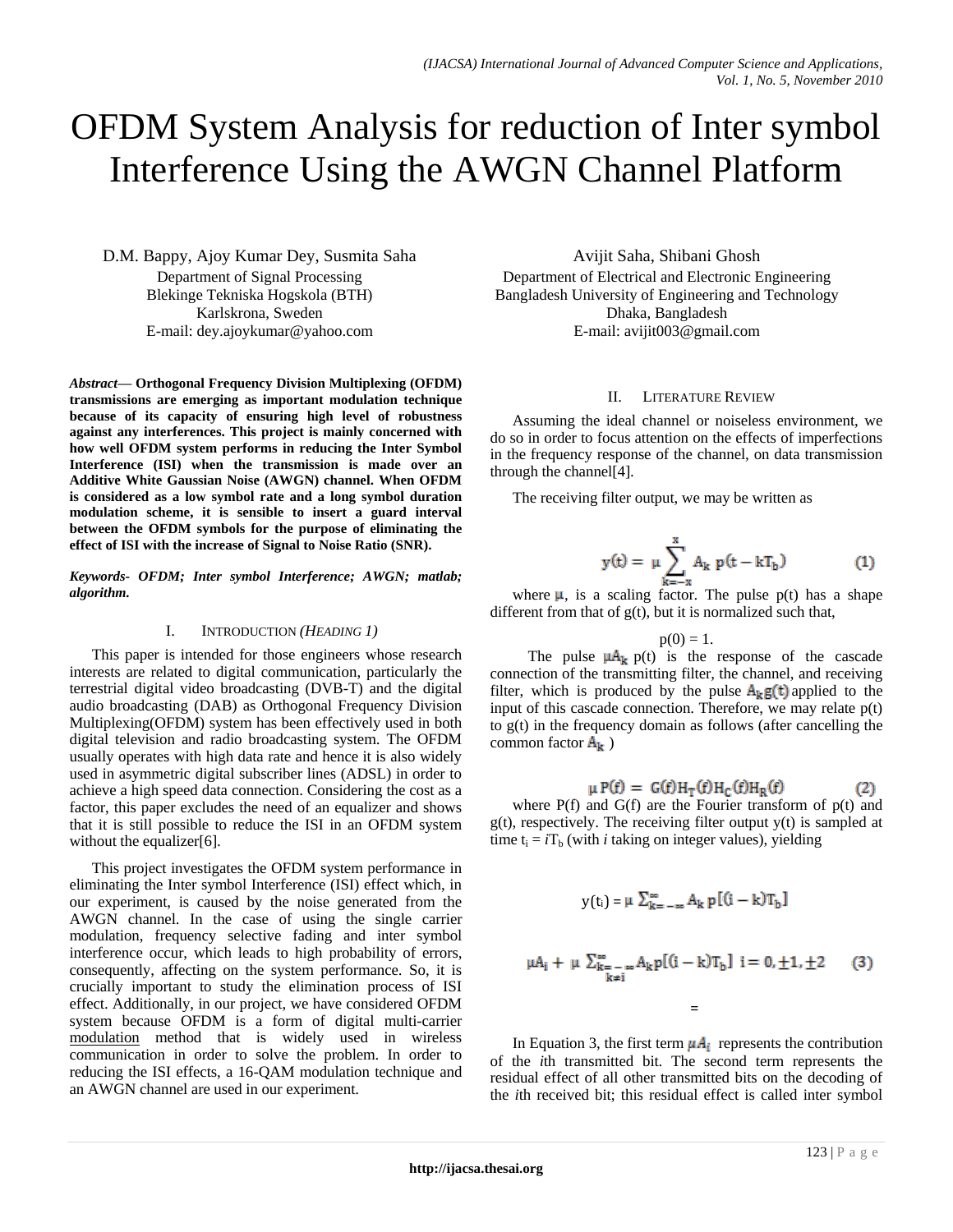interference (ISI). In the absence of ISI, we observe from the equation 3 that





Which shows that, under these conditions, the *i*th transmitted bit can be decoded correctly. The unavoidable presence of ISI in the system, however, introduces errors in the decision device at the receiver output. Therefore, in the design of the transmitting and receiving filters, the objective is to minimize the effects of ISI, and thereby deliver the digital data to its destinations with the smallest error rate.

 Two previous researches demonstrate that ISI can be handled effectively in OFDM system by using the 4-QAM technique [1] [2]. ISI effect can be reduced by inserting a guard interval at low symbol rate instead of using pulse shaping filter at high symbol rate and this idea is drawn from [3].

#### III. RESEARCH RATIONALE

In an OFDM system with a higher symbol rate, reflected signals can interfere with consequent symbols. It creates complexity as the received signal can be distorted by this interference. So our research question arises, ""how can we reduce ISI in an OFDM system?"

In the OFDM system we can mitigate this problem by modulating multiple sub-carriers per channel at lower symbol rate (long symbol period). By using a smaller symbol rate, the signal reflections are found occupying only a small portion of the total symbol period. Thus, it is possible to just insert a guard interval between consecutive OFDM symbols in order to remove interference from reflections. And then it becomes feasible for ISI to be removed from signals by increasing the value of SNR [5].

The main contributions of this project are:

1. Designing a new method that reduces the ISI in OFDM system very effectively. The method uses a guard interval which is equal to one-fourth of the symbol period, and also which includes a 16-OAM slicer, the slicer which is mainly used to compare the output constellation.

 2. Implementing the whole model on MATLAB Workspace. In order to validate our experiment, the result of the simulation is shown in a plot of the SNR versus SER (Symbol Error Rate).

### IV. ANALYSIS OF FINDINGS

## *A. OFDM signal generation and reception over AWGN channel*

The system model of the project is shown in Fig 1 where the upper part is the transmitter block and the lower part is the receiver block.

After working with the transmitter block, we have the transmitted signal  $s(t)$  with the carrier frequency  $f_c$ ,

$$
s(t) = u_0 f t_1(t) \cos(2\pi f_c t) + u_0 f t_Q(t) \sin(2\pi f_c t)
$$

 $(5)$ 

From  $(1)$ , the quadrature signal accords with the imaginary part of the complex modulation symbols and in our project, these are the 16-QAM symbols. The signal is then transmitted through an AWGN channel and the purpose of using this channel is to add a noise  $n(t)$  to the transmitted signal  $s(t)$ . In the receiver part, the corrupted OFDM signal is first filtered by using a low pass filter in order to get the original baseband signal and then sampled. Finally, the output from FFT modulation gives the received constellation. The received constellation passes through a 16-QAM slicer and inserts the received symbols into the sixteen possible constellation points.

## *B. ISI analysis and Validation*

In our experiment, we have considered only one path (AWGN channel) between OFDM transmitter and receiver which corrupts the transmitted signal. After getting the output from FFT block, it is possible to make a comparison between the original and received 16-QAM constellation. By observing the received constellation, a large amount of symbol errors arises which leads to high noise power, consequently, generates the ISI in the system. By increasing the value of SNR up to a certain level, we can reduce the Symbol Error Rate (SER) as well as the ISI.

Table 1 presents the symbol errors for different values of SNR.

Fig 3 shows the ideal 16QAM constellation that we get in the transmitter part. Fig 4 shows that the noise power and the ISI are found higher when the SNR value is fixed at 0 dB. With the increase of SNR, ISI is found to be reduced effectively and this is shown in Fig 5. Finally, Fig 6 illustrates the system performance as good as we expected.



Figure 2. OFDM system model for 16-QAM